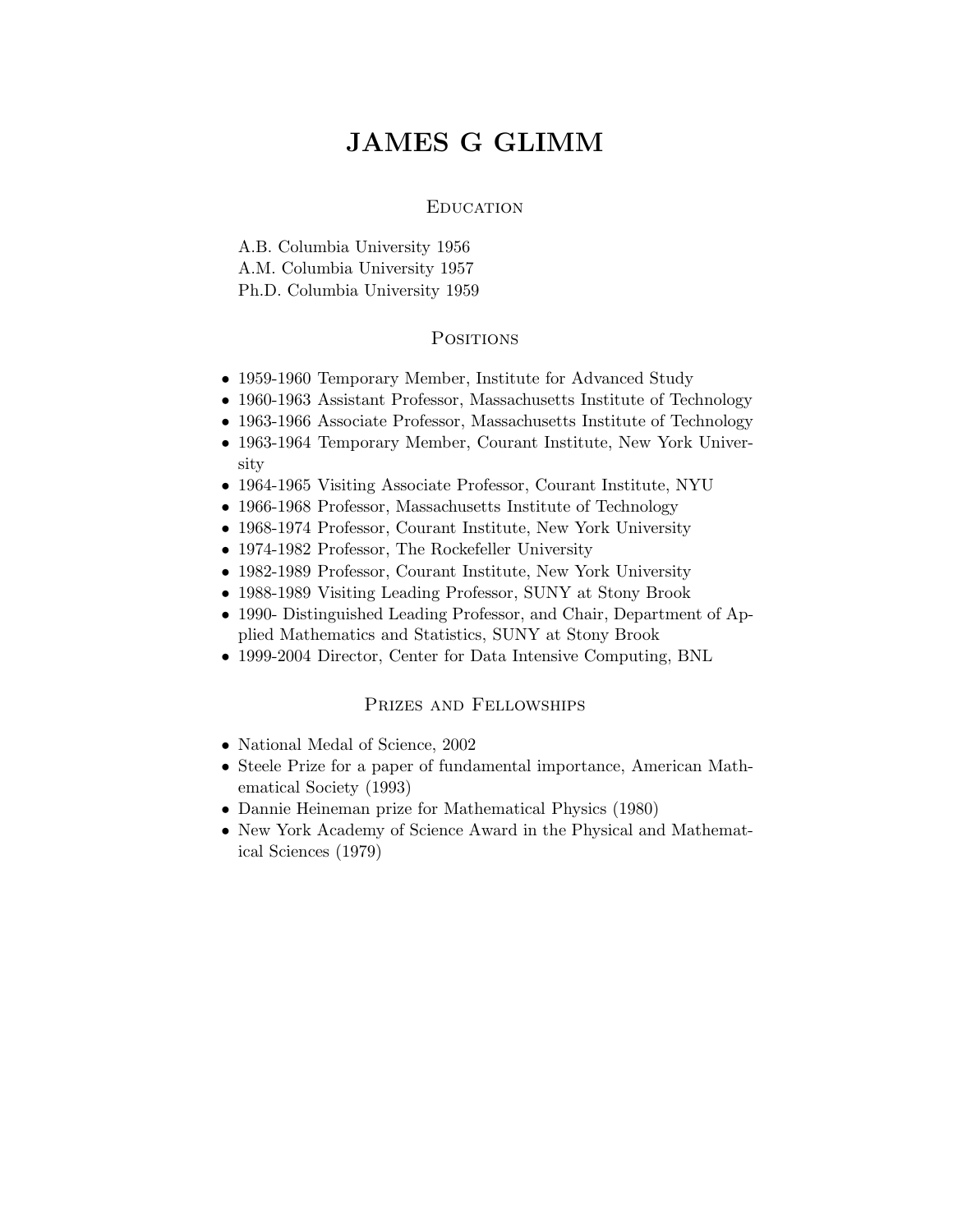## References

- [1] E. George and J. Glimm. Self similarity of Rayleigh-Taylor mixing rates. Phys. Fluids, 17:1–13, 2005. Stony Brook University Preprint number SUNYSB-AMS-04-05.
- [2] E. George, J. Glimm, X. L. Li, Y. H. Li, and X. F. Liu. The influence of scale-breaking phenomena on turbulent mixing rates. Phys. Rev. E, 73:016304, 2006.
- [3] H. Lim, J. Iwerks, J. Glimm, and D. H. Sharp. Nonideal Rayleigh-Taylor mixing. PNAS, 2009. Submitted. Stony Brook Preprint SUNYSB-AMS-09-05 and Los Alamos National Laboratory preprint number LA-UR 09-06333.
- [4] H. Lim, J. Iwerks, Y. Yu, J. Glimm, and D. H. Sharp. Verification and validation for turbulent mixing. Physica Scripta, 2009. Submitted. Stony Brook Preprint SUNYSB-AMS-09-07 and Los Alamos National Laboratory preprint number LA-UR 09-07240.
- [5] H. Lim, Y. Yu, J. Glimm, X.-L. Li, and D. H. Sharp. Chaos, transport, and mesh convergence for fluid mixing. Acta Mathematicae Applicatae Sinica, 24:355–368, 2008. Stony Brook University Preprint SUNYSB-AMS-07-09 Los Alamos National Laboratory preprint number LA-UR-08-0068.
- [6] H. Lim, Y. Yu, J. Glimm, X. L. Li, and D. H. Sharp. Subgrid models in turbulent mixing. ASTRONUM proceedings, 2008. Stony Brook Preprint SUNYSB-AMS-09-01 and Los Alamos National Laboratory Preprint LA-UR 08-05999; Submitted for Publication.
- [7] H. Lim, Y. Yu, J. Glimm, X. L. Li, and D. H. Sharp. Suubgrid models for mass and thermal diffusion in turbulent mixing. Physica Scripta, 2009. Stony Brook Preprint SUNYSB-AMS-08-07 and Los Alamos National Laboratory Preprint LA-UR 08-07725; Submitted for Publication.
- [8] H. Lim, Y. Yu, J. Glimm, and D. H. Sharp. Mathematical, physical and numerical principles essential for models of turbulent mixing. IMA Proceedings, 2009. Stony Brook University Preprint SUNYSB-AMS-09- 08 and Los Alamos National Laboratory preprint number LA-UR-09- 008281; Submitted for Publication.